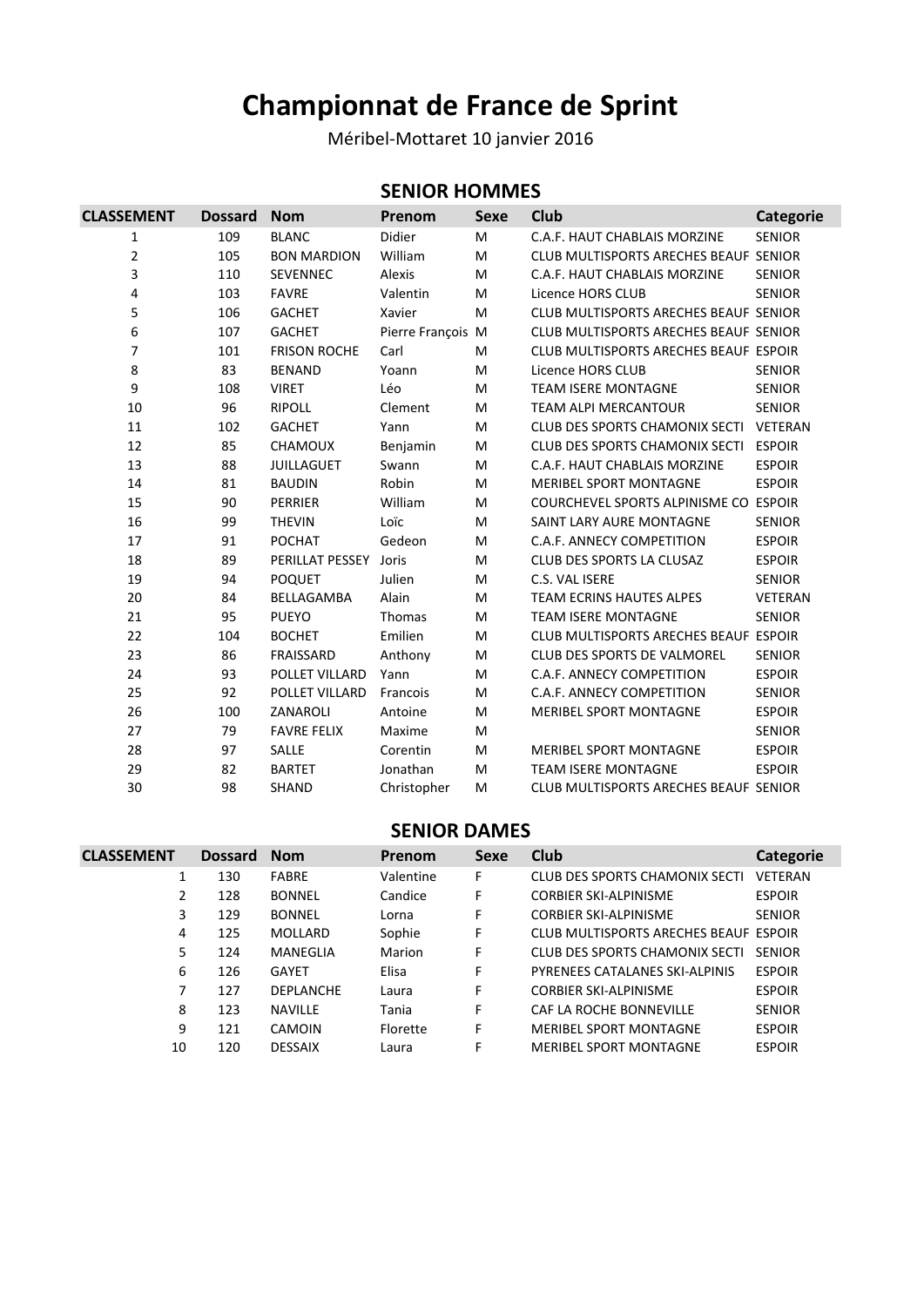### **JUNIOR FILLES**

| <b>CLASSEMENT</b> | <b>Dossard</b> | <b>Nom</b>            | <b>Prenom</b> | Sexe | <b>Club</b>                      | <b>Categorie</b> |
|-------------------|----------------|-----------------------|---------------|------|----------------------------------|------------------|
|                   | 36             | <b>BONNEL</b>         | Lena          | F    | <b>CORBIER SKI-ALPINISME</b>     | <b>JUNIOR</b>    |
| 2                 | 37             | <b>MILLOZ</b>         | Adele         | F    | <b>CLUB DES SPORTS DE TIGNES</b> | <b>JUNIOR</b>    |
| 3                 | 31             | POLLET VILLARD        | Marie         | F    | C.A.F. ANNECY COMPETITION        | <b>JUNIOR</b>    |
| 4                 | 35             | <b>MEYNET</b>         | Fanny         | F    | C.A.F. DU LEMAN                  | <b>JUNIOR</b>    |
| 5                 | 34             | GAYDON                | Manon         | F    | C.A.F. HAUT CHABLAIS MORZINE     | <b>JUNIOR</b>    |
| 6                 | 32             | PERILLAT PESSEY Celia |               | F    | CLUB DES SPORTS LA CLUSAZ        | <b>JUNIOR</b>    |
| 7                 | 30             | <b>MONNET</b>         | Clarisse      | F    | Licence HORS CLUB                | <b>JUNIOR</b>    |
| 8                 | 29             | <b>FOURMIGUE</b>      | Chloé         | F    | AMITIE ET NATURE DE TARBES       | <b>JUNIOR</b>    |
| 9                 | 33             | <b>MIQUET</b>         | Laurine       | F    | <b>TEAM ISERE MONTAGNE</b>       | <b>JUNIOR</b>    |

# **JUNIOR GARCON**

| <b>CLASSEMENT</b> | <b>Dossard</b> | <b>Nom</b>                     | Prenom          | <b>Sexe</b> | Club                                         | <b>Categorie</b> |
|-------------------|----------------|--------------------------------|-----------------|-------------|----------------------------------------------|------------------|
| 1                 | 62             | <b>BELLABOUVIER</b>            | Simon           | M           | HAUTE TARENTAISE MONTAGNE SPOIJUNIOR         |                  |
| $\overline{2}$    | 64             | EQUY                           | Samuel          | M           | <b>TEAM ISERE MONTAGNE</b>                   | <b>JUNIOR</b>    |
| 3                 | 49             | <b>DESCAMPS</b>                | Ulysse          | M           | <b>TEAM ISERE MONTAGNE</b>                   | <b>JUNIOR</b>    |
| 4                 | 55             | <b>BOUVET</b>                  | Eddy            | M           | C.A.F. HAUT CHABLAIS MORZINE                 | <b>JUNIOR</b>    |
| 5                 | 52             | <b>BROUET</b>                  | Loic            | M           | C.A.F. ANNECY COMPETITION                    | <b>JUNIOR</b>    |
| 6                 | 63             | ANSELMET                       | Thibault        | M           | <b>CORBIER SKI-ALPINISME</b>                 | <b>JUNIOR</b>    |
| 7                 | 48             | <b>GANDER</b>                  | Alexandre       | M           | <b>CLUB DES SPORTS CHAMONIX SECTI</b>        | <b>JUNIOR</b>    |
| 8                 | 58             | <b>ELLMENREICH</b>             | <b>Baptiste</b> | M           | <b>CLUB DES SPORTS CHAMONIX SECTI</b>        | <b>JUNIOR</b>    |
| 9                 | 57             | <b>DULAC</b>                   | Quentin         | M           | <b>CORBIER SKI-ALPINISME</b>                 | <b>JUNIOR</b>    |
| 10                | 45             | GAYDON                         | Adrien          | M           | C.A.F. HAUT CHABLAIS MORZINE                 | <b>JUNIOR</b>    |
| 11                | 61             | <b>BLANC</b>                   | Arthur          | M           | <b>CLUB MULTISPORTS ARECHES BEAUF JUNIOR</b> |                  |
| 12                | 59             | <b>JUILLAGUET</b>              | Will            | M           | C.A.F. HAUT CHABLAIS MORZINE                 | <b>JUNIOR</b>    |
| 13                | 44             | <b>HUIGE</b>                   | Titouan         | M           | PYRENEES CATALANES SKI-ALPINIS               | <b>JUNIOR</b>    |
| 14                | 46             | <b>GAYDON</b>                  | Robin           | M           | C.A.F. HAUT CHABLAIS MORZINE                 | <b>JUNIOR</b>    |
| 15                | 53             | <b>BALLET BAZ</b>              | Mathis          | M           | <b>CLUB DES SPORTS CHAMONIX SECTI</b>        | <b>JUNIOR</b>    |
| 16                | 43             | <b>LYE</b>                     | <b>Bastien</b>  | M           | PYRENEES CATALANES SKI-ALPINIS               | <b>JUNIOR</b>    |
| 17                | 39             | <b>PERINO</b>                  | Clement         | M           | CLUB MULTISPORTS ARECHES BEAUF JUNIOR        |                  |
| 18                | 40             | PEREZ                          | David           | M           | <b>TEAM ISERE MONTAGNE</b>                   | <b>JUNIOR</b>    |
| 19                | 47             | <b>GANDER</b>                  | Corentin        | M           | <b>CLUB DES SPORTS CHAMONIX SECTI</b>        | <b>JUNIOR</b>    |
| 20                | 41             | <b>MARTIN</b>                  | Etienne         | M           | PYRENEES CATALANES SKI-ALPINIS               | <b>JUNIOR</b>    |
| 21                | 51             | <b>CASTILLON</b>               | <b>Bastien</b>  | M           | BEYREDE ESCALADE MONTAGNE                    | <b>JUNIOR</b>    |
| 22                | 50             | <b>CORNUS</b>                  | Samuel          | M           | <b>TEAM ISERE MONTAGNE</b>                   | <b>JUNIOR</b>    |
| 23                | 60             | <b>FAIVRE D ARCIER Killian</b> |                 | M           | PYRENEES CATALANES SKI-ALPINIS               | <b>JUNIOR</b>    |
| 24                | 38             | <b>VACILOTTO</b>               | Aubin           | M           | LUCHON HAUTE MONTAGNE                        | <b>JUNIOR</b>    |
| 25                | 56             | <b>DERUAZ</b>                  | Come            | M           | <b>CORBIER SKI-ALPINISME</b>                 | <b>JUNIOR</b>    |
| 26                | 54             | <b>AOUSTIN</b>                 | Franck          | M           | A.S. ROC & PYRENE                            | <b>JUNIOR</b>    |
|                   |                |                                |                 |             |                                              |                  |

#### **CADETTES**

| <b>CLASSEMENT</b> | <b>Dossard</b> | <b>Nom</b>         | Prenom            | <b>Sexe</b> | <b>Club</b>                     | Categorie    |
|-------------------|----------------|--------------------|-------------------|-------------|---------------------------------|--------------|
|                   |                | TONSO              | Justine           |             | MONTAGNE CLUB VESUBIEN ITGA     | <b>CADET</b> |
|                   | 3              | <b>VEDERE</b>      | Lou               |             | SAINT LARY AURE MONTAGNE        | <b>CADET</b> |
|                   |                | <b>IRATZOQUY</b>   | Marie Charlotte F |             | <b>PYRENEA SPORTS</b>           | <b>CADET</b> |
| 4                 | 6              | <b>MATTANA</b>     | Mallaurie         |             | <b>TEAM ECRINS HAUTES ALPES</b> | <b>CADET</b> |
|                   | 4              | <b>MOSTEIRO</b>    | Pauline           |             | MONTAGNE CLUB VESUBIEN ITGA     | <b>CADET</b> |
| 6                 |                | ALIEU              | Fleur             |             | PYRENEES CATALANES SKI-ALPINIS  | <b>CADET</b> |
|                   |                | <b>BORRIGLIONE</b> | Marie             |             | MONTAGNE CLUB VESUBIEN ITGA     | <b>CADET</b> |